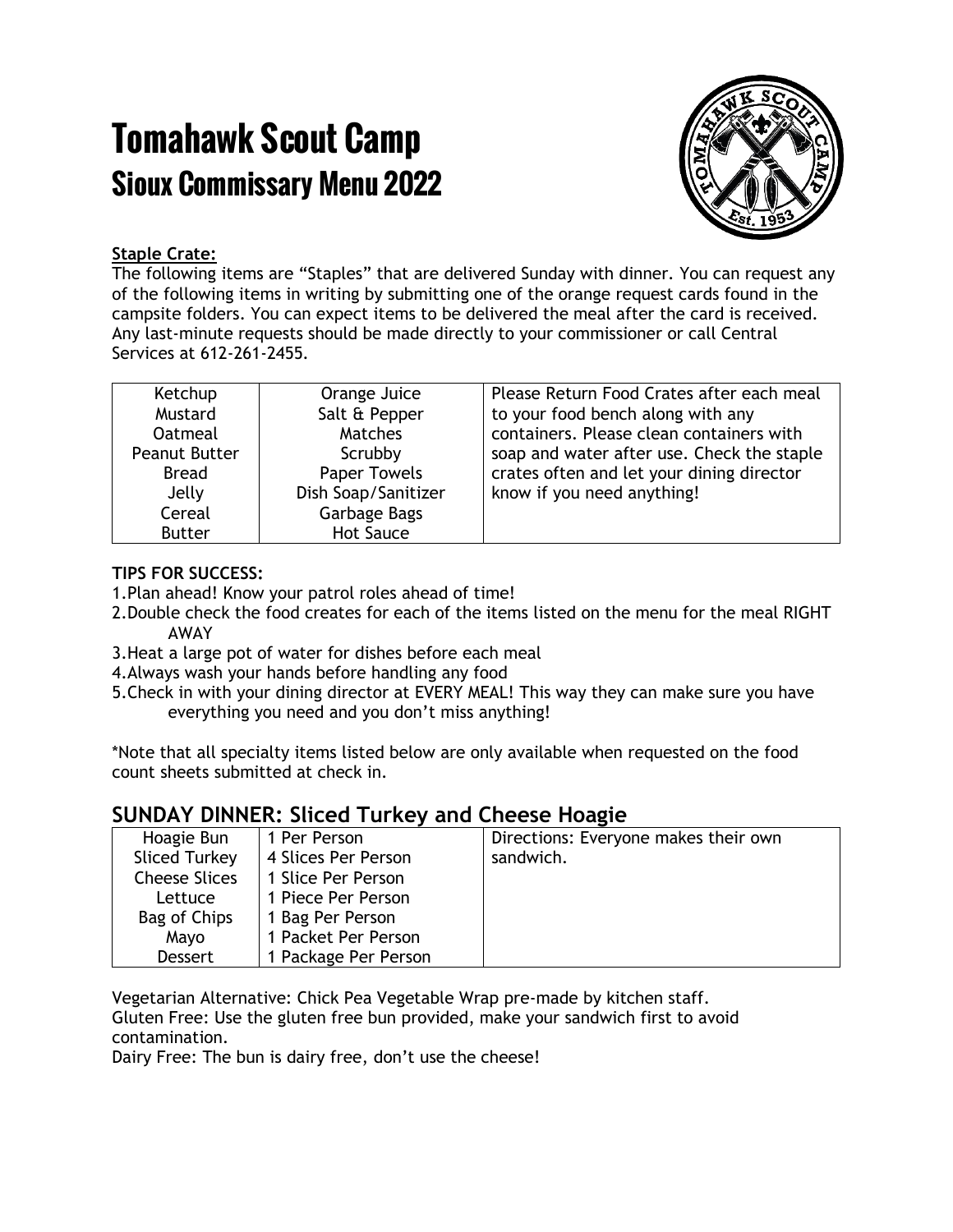## **MONDAY BREAKFAST: Scrambled Eggs and Sausage**

| Orange Juice    | *1 serves 32        | Directions: Heat a frying pan and melt a    |
|-----------------|---------------------|---------------------------------------------|
| Eggs            | 2 Per Person        | little butter to fry the eggs. Sausages are |
| ' Sausage Links | 2 Links Per Person  | pre-cooked, so they only need to be         |
| Milk            | 1 Carton Per Person | heated up until they sizzle.                |
| Fruit           | *Varies             |                                             |

Vegetarian Alternative: Yogurt cups and granola to replace the calories from the sausage.

Gluten Free: No alternative needed. Dairy Free: No alternative needed.

### **MONDAY LUNCH: Corn Dogs and Mac n' Cheese**

| Corn Dog              | 2 Per Person       | Directions: Meal is delivered hot and    |
|-----------------------|--------------------|------------------------------------------|
| Mac n' Cheese         | 1/2 cup Per Person | ready to eat. Wait to open heater stack  |
| <b>Fruit Cocktail</b> | 1 cup Per Person   | until everyone is ready to eat. Please   |
|                       |                    | wash all pans and heater stack with soap |
|                       |                    | after meal.                              |

Vegetarian Alternative: 2 vegetarian corn dogs.

Gluten Free: 2 hot dogs and gluten free buns provided. Gluten free mac and cheese will be provided.

Dairy Free: 2 hot dogs and chicken salad.

## **MONDAY DINNER: Chili**

| Chili                 | 1 Cup Per Person     | Directions: Pour chili cans into a pot. |
|-----------------------|----------------------|-----------------------------------------|
| <b>Fritos</b>         | 1 Bag Per Person     | Put pot on medium heat. Gently stir     |
| Shredded Cheese       | 2 oz Per Person      | until bubbling, then serve 1 cup per    |
| Sour Cream            | 1 Packet Per Person  | person. Garnish with sour cream and     |
| Salad Mix             | 1 Bag Per Person     | shredded cheese as desired.             |
| <b>Ranch Dressing</b> | 1 Packet Per Person  |                                         |
| <b>Dessert</b>        | 1 Package Per Person |                                         |

Vegetarian Alternative: Use can of chili with no beef in separate pot.

Gluten Free: No alternative needed.

Dairy Free: No cheese and sour cream.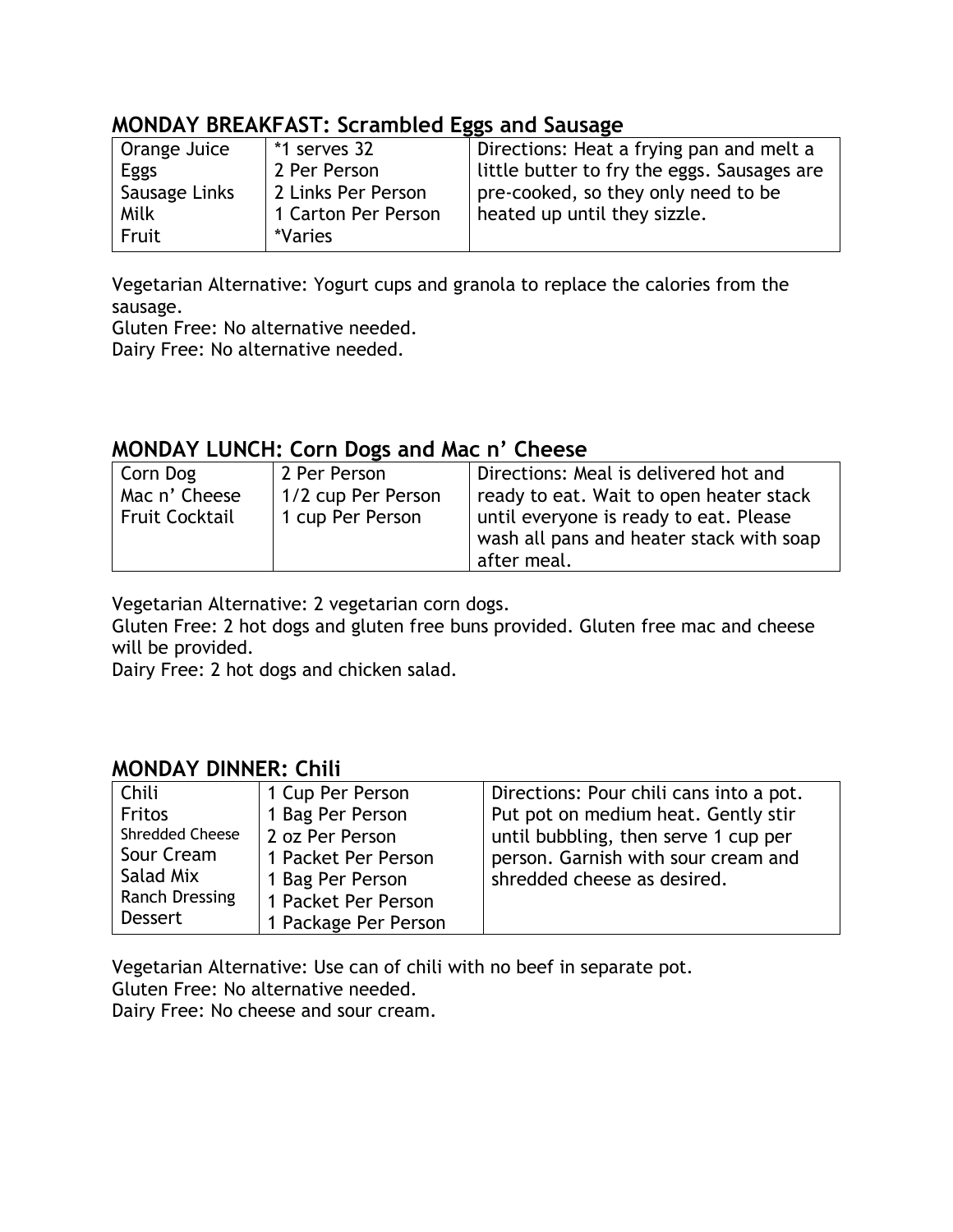## **TUESDAY BREAKFAST: Scrambled Eggs and Bacon**

| Orange<br>Juice<br>Eggs<br><b>Bacon</b><br>Milk<br>Fruit | *1 serves 32<br>2 Eggs Per Person<br>2 Strips Per Person<br>1 Carton Per Person<br>*Varies | Directions: Crack eggs and mix them thoroughly in<br>a bowl and add a little milk to stretch. Melt<br>butter into a large frying pan and pour half of the<br>eggs into the pan. Move them around in the pan<br>with a spatula to prevent sticking. When they're<br>done, remove from pan. Repeat steps to cook the |
|----------------------------------------------------------|--------------------------------------------------------------------------------------------|--------------------------------------------------------------------------------------------------------------------------------------------------------------------------------------------------------------------------------------------------------------------------------------------------------------------|
|                                                          |                                                                                            | rest of the eggs. Fry bacon over a low flame and                                                                                                                                                                                                                                                                   |
|                                                          |                                                                                            | turn slices frequently to prevent curling.                                                                                                                                                                                                                                                                         |

Vegetarian Alternative: Yogurt Cup with Granola (substitute for bacon) Gluten Free: None Dairy Free: None

## **TUESDAY LUNCH: Sloppy Joes and Tater Tots**

| <b>Bun</b>        | 2 Per Person          | Directions: Meal is delivered hot and   |
|-------------------|-----------------------|-----------------------------------------|
| Joe Mix           | 2 servings per person | ready to eat. Wait to open heater stack |
| Grapes            | *Varies               | until everyone is ready to eat. Please  |
| <b>Tater Tots</b> | *Varies               | wash all pans and heater stack with     |
|                   |                       | soap after meal.                        |

Vegetarian Alternative: Egg salad sandwich made by the kitchen staff just for you! Gluten Free: Egg salad sandwich with a gluten free bun.

Dairy Free: Severe dairy allergies will be provided with an alternate bun.

## **TUESDAY DINNER: Spaghetti and Meatballs**

Vegetarian Alternative: Veggie Crumble- Heat up in pan to add to spaghetti. Gluten Free: Use the provided gluten free noodles and the vegetarian crumble to make spaghetti, *the meatballs contain gluten.* Alternate dessert also provided. Dairy Free: Veggie Crumble- Heat up in pan to add to spaghetti. *The meatballs contain diary.* Alternate dessert also provided.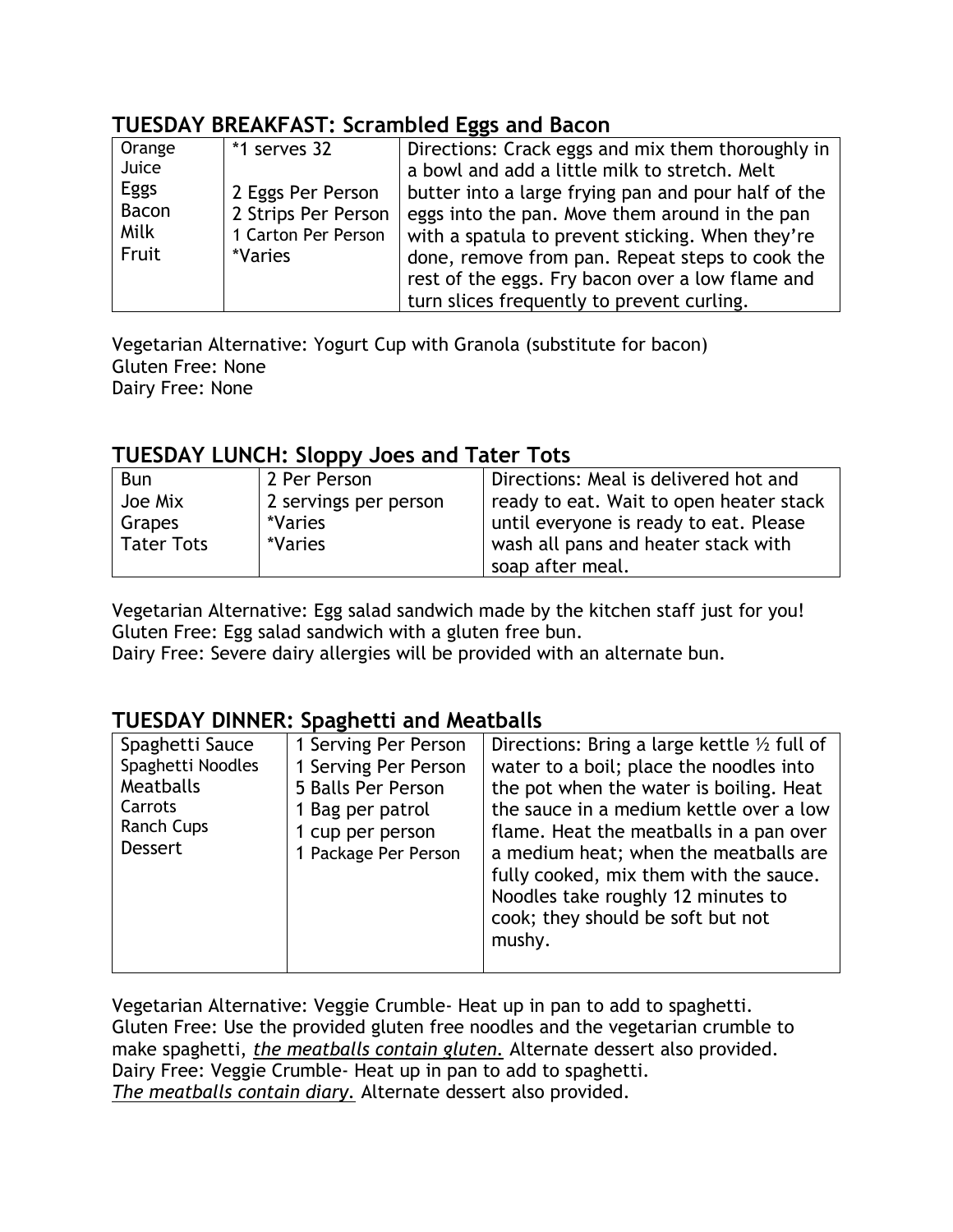# **WEDNESDAY BREAKFAST: Pancakes and Sausage**

Vegetarian Alternative: Hardboiled eggs (substitute for sausage) Gluten Free: Gluten Free pancake mix

Dairy Free: Dairy Free pancake mix, *use an oil for cooking.*

## **WEDNESDAY LUNCH: Soft Shell Tacos**

| Ground Beef<br><b>Taco Seasoning</b><br>Shredded Cheese<br>Shredded Lettuce<br>Sour Cream<br><b>Tortillas</b> | 1 Cup per person<br>1 Slice per person<br>2 oz per person<br>2 oz per person<br>1 packet per person<br>2 tortillas per person | Directions: Meal is delivered hot and<br>ready to eat. Wait to open heater stack<br>until everyone is ready to eat. Please<br>wash all pans and heater stack with<br>soap after meal. |
|---------------------------------------------------------------------------------------------------------------|-------------------------------------------------------------------------------------------------------------------------------|---------------------------------------------------------------------------------------------------------------------------------------------------------------------------------------|
|---------------------------------------------------------------------------------------------------------------|-------------------------------------------------------------------------------------------------------------------------------|---------------------------------------------------------------------------------------------------------------------------------------------------------------------------------------|

Vegetarian Alternative: 2 Bean burritos. Gluten Free: 2 Corn tortillas Dairy Free: No sour cream or shredded cheese.

## **WEDNESDAY DINNER: Cheeseburgers in Paradise (at the beach)**

| <b>Burger Patty</b> | 2 per person                 | Come to the Beach ready to swim.     |
|---------------------|------------------------------|--------------------------------------|
| <b>Bun</b>          | 1 per person                 | Please bring a mess kit to eat with. |
| <b>Cheese Slice</b> | 1 per person                 |                                      |
| <b>Baked Bean</b>   | $\frac{1}{2}$ cup per person |                                      |
| Potato Chips        | 1 bag per person             |                                      |
| Cookie              | per person                   |                                      |

Vegetarian Alternative: Black Bean Patty

Gluten Free: Use the gluten free bun provided. Alternate dessert provided.

Dairy Free: For a severe allergy a gluten free bun will be provided. Alternate dessert provided. No cheese on burger.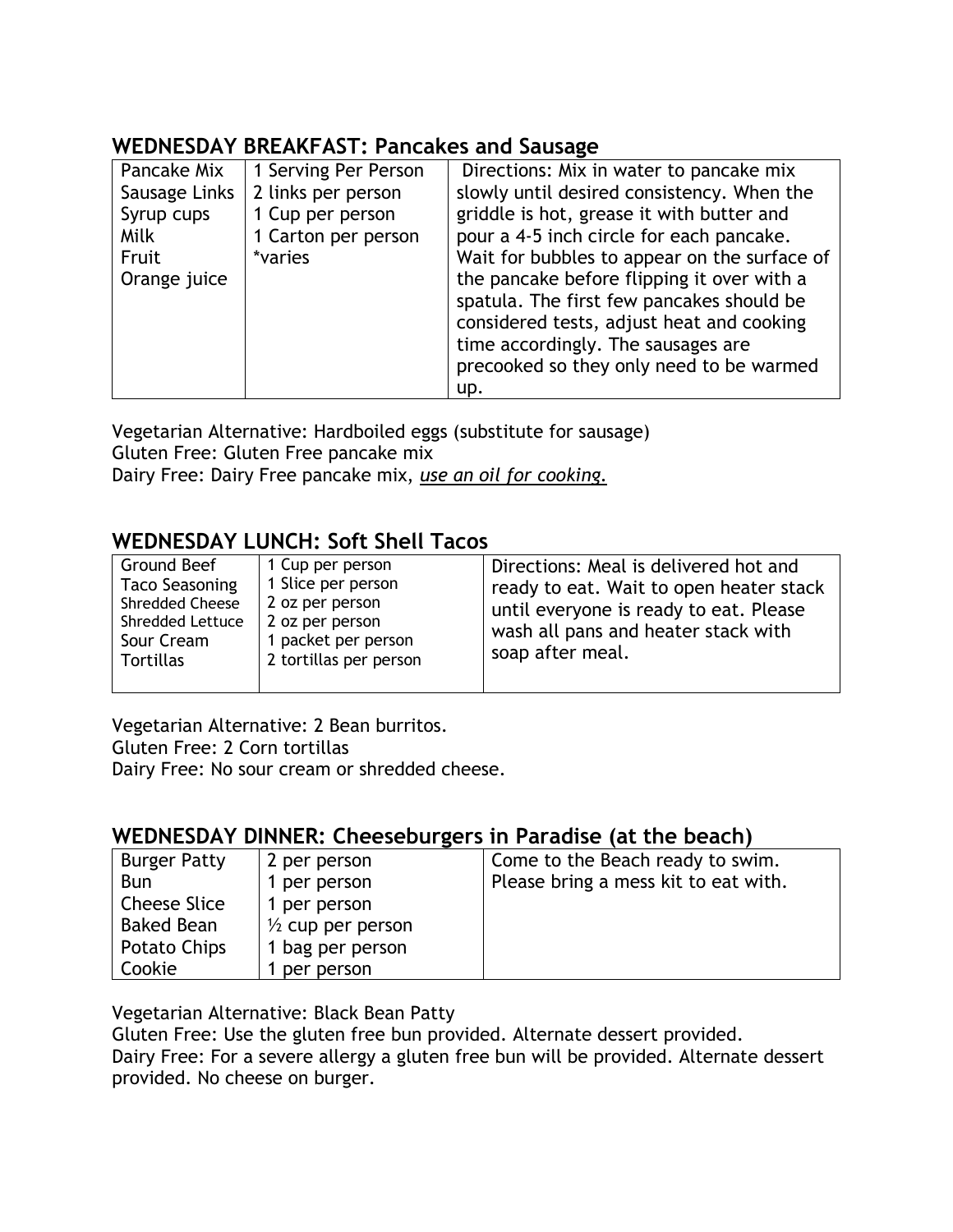## **THURSDAY BREAKFAST: Breakfast Sandwich**

| Sausage Patty       | 1 patty per person  | Directions: Heat a frying pan and melt a |
|---------------------|---------------------|------------------------------------------|
| Eggs                | 2 per person        | little butter to fry the eggs. Sausages  |
| <b>Cheese Slice</b> | 1 slice per person  | are pre-cooked, so they only need to be  |
| English Muffin      | 1 per person        | heated up until they sizzle. Split the   |
| Milk                | 1 carton per person | muffins in half, butter each side and    |
| Orange Juice        |                     | place over heat to toast. Assemble the   |
|                     |                     | egg, sausage and cheese onto the         |
|                     |                     | English muffin as a sandwich. This will  |
|                     |                     | make one sandwich per person.            |

Vegetarian Alternative: Yogurt cups and granola to replace the calories from the sausage.

Gluten Free: Use the gluten free bread provided in place of the English Muffin. Dairy Free: For a more severe allergy a dairy free English muffin will be provided.

## **THURSDAY LUNCH: Chicken Tenders**

| Chicken Tenders  | 4 tenders per person | Directions: Meal is delivered hot and   |
|------------------|----------------------|-----------------------------------------|
| Mac n Cheese     | $1/2$ cup per person | ready to eat. Wait to open heater stack |
| Broccoli Salad   | 1 serving per person | until everyone is ready to eat. Please  |
| <b>BBQ Sauce</b> | 1 cup per person     | wash all pans and heater stack with     |
|                  |                      | soap after meal.                        |

Vegetarian Alternative: 6 vegetarian nuggets.

Gluten Free: 4 gluten free tenders, and gluten free mac and cheese.

Dairy Free: Pasta salad

### **THURSDAY DINNER: Pork Chops and Mashed Potatoes**

| Pork Chop                                       | 1 chop per person                                          | Directions: Fry pork chops on a griddle                                          |
|-------------------------------------------------|------------------------------------------------------------|----------------------------------------------------------------------------------|
| <b>Mashed Potatoes</b><br>Salad Mix             | 1 bag per patrol<br>1 bag per patrol                       | with a little butter. The pork chop is<br>ready to eat when the center is white. |
| <b>Ranch Dressing</b><br>Milk<br><b>Dessert</b> | 1 packet per person<br>1 carton per person<br>1 per person | Prepare potatoes using 8 cups of warm<br>water or milk. Add butter for taste.    |

Vegetarian Alternative: Vegetable wrap that is ready to eat!

Gluten Free: Alternative dessert provided.

Dairy Free: Potato: Heat in tinfoil over medium heat. Alternative dessert provided.